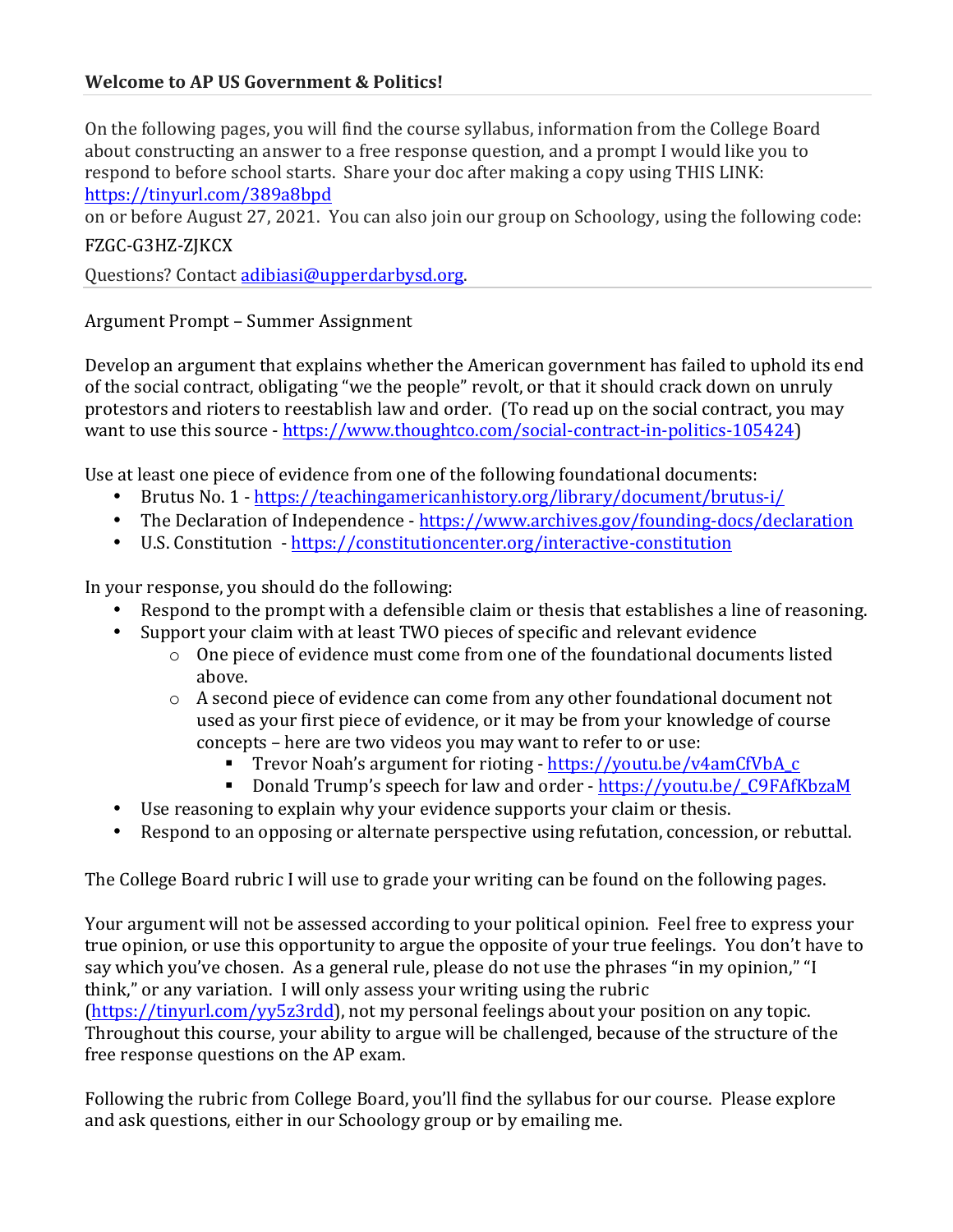|                                                                                                                             |                                                                                                                                                                                                                                                                                                                                                                    |                                  | (0-3 points)<br>Evidence<br><b>Row B</b><br>e.e                                                     |                                                                                                                                                                                                                                    |                                                                                                                                                                                        | e,                               | <b>Claim/Thesis</b><br>(0-1 points)<br><b>Row A</b>    | Reporting<br><b>Category</b> |                                               |
|-----------------------------------------------------------------------------------------------------------------------------|--------------------------------------------------------------------------------------------------------------------------------------------------------------------------------------------------------------------------------------------------------------------------------------------------------------------------------------------------------------------|----------------------------------|-----------------------------------------------------------------------------------------------------|------------------------------------------------------------------------------------------------------------------------------------------------------------------------------------------------------------------------------------|----------------------------------------------------------------------------------------------------------------------------------------------------------------------------------------|----------------------------------|--------------------------------------------------------|------------------------------|-----------------------------------------------|
| Additional Notes:                                                                                                           | $\bullet$<br>Responses that do not earn<br>points:<br>Provide evidence that is<br>not relevant to the topic<br>accurate evidence<br>Do not provide any                                                                                                                                                                                                             |                                  | <b>Opoints</b>                                                                                      | ۰<br>Additional Notes:<br>supports that line of reasoning.                                                                                                                                                                         | Responses that do not earn this point:<br>The intended claim or thesis does not make a claim that<br>The intended claim or thesis only restates the prompt.<br>responds to the prompt. |                                  | <b>Opoints</b>                                         |                              | Scoring Rubric for Question 4: Argument Essay |
| To earn two or three points in Row of the reasons a defensible claim or thesis (earned                                      | $\bullet$<br>Responses that earn 1 point:<br>or thesis<br>May or may not have a claim<br>Must provide one example<br>topic of the prompt<br>of evidence relevant to the                                                                                                                                                                                            |                                  | that is <u>relevant to the topic</u> of<br>Provides one piece of evidence<br>1 point<br>the prompt. |                                                                                                                                                                                                                                    |                                                                                                                                                                                        |                                  |                                                        |                              |                                               |
| To earn three points, the response must use one of the foundational documents listed in the prompt.<br>the point in Row A). | Responses that earn 2 points:<br>documents listed in the prompt, any<br>Must provide one piece of specific<br>other foundational document, or from<br>come from one of the foundational<br>the claim or thesis. This evidence can<br>and relevant evidence that supports<br>knowledge of course concepts.                                                          | Decision Rules and Scoring Notes | evidence to support the claim or thesis.<br>Uses one piece of specific and relevant<br>2 points     | The claim or thesis must consist of one or more sentences that may be located anywhere in the response.<br>A claim or thesis that meets the criteria can be awarded the point whether or not the rest of the response successfully | Responses that earn this point:<br>and establishes a line of reasoning.                                                                                                                | Decision Rules and Scoring Notes | reasoning.<br>Responds to the prompt with a<br>1 point | Scoring Criteria             |                                               |
|                                                                                                                             | Responses that earn 3 points:<br>a foundational document listed in the<br>concepts<br>document or from knowledge of course<br>prompt. The other piece of evidence<br>pieces of evidence must come from<br>and relevant evidence that support<br>Must provide two pieces of specific<br>can come from a different foundational<br>the claim or thesis. One of these |                                  | Uses two pieces of specific and relevant<br>evidence to support the claim or thesis<br>3 points     |                                                                                                                                                                                                                                    | The claim or thesis responds to the prompt rather than restating or rephrasing the prompt                                                                                              |                                  | detensible claim or thesis that establishes a line of  |                              | <b>6 points</b>                               |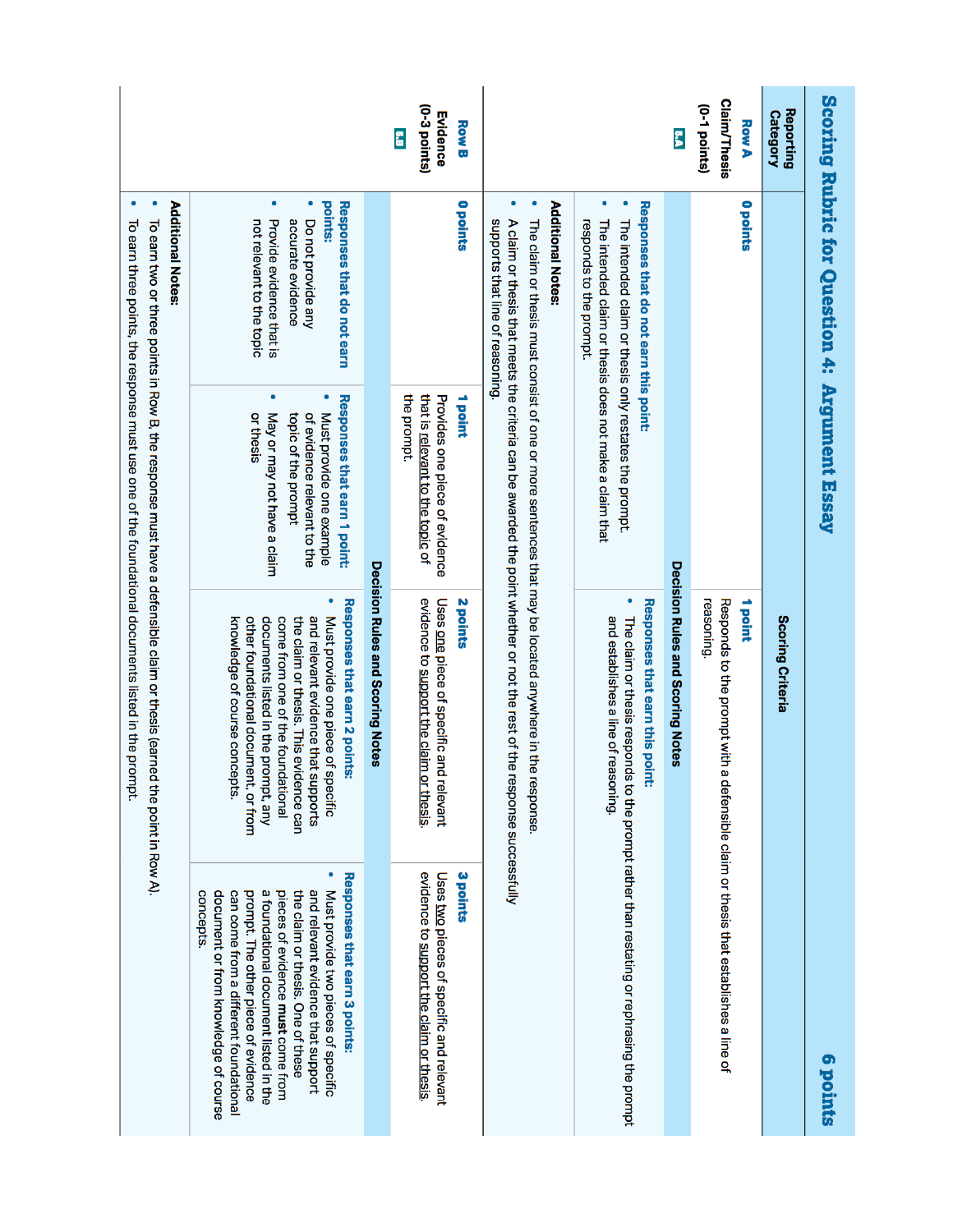|                                                                                                                                                                                                                                                           | g<br>U                                                                                                                                                                                                                                                                                                                                               | Perspectives<br>(0-1 points)                                                                                                                                                                                                                                                                                                                                                                                        | to Alternate<br>Responds<br><b>Row D</b>                                                                 |                                                                                                                                                                                                                                            |                                                                                                                                          | ှိ<br>ဂ                          | (0-1 points)<br><b>Reasoning</b><br><b>Row C</b>                         | <b>Reporting</b><br><b>Category</b> |
|-----------------------------------------------------------------------------------------------------------------------------------------------------------------------------------------------------------------------------------------------------------|------------------------------------------------------------------------------------------------------------------------------------------------------------------------------------------------------------------------------------------------------------------------------------------------------------------------------------------------------|---------------------------------------------------------------------------------------------------------------------------------------------------------------------------------------------------------------------------------------------------------------------------------------------------------------------------------------------------------------------------------------------------------------------|----------------------------------------------------------------------------------------------------------|--------------------------------------------------------------------------------------------------------------------------------------------------------------------------------------------------------------------------------------------|------------------------------------------------------------------------------------------------------------------------------------------|----------------------------------|--------------------------------------------------------------------------|-------------------------------------|
| $\bullet$<br>Additional Notes:<br>Responses that demonstrate an incorrect understanding of the alternate perspective do not earn this point.<br>To earn this point in Row of the response must have a defensible claim or thesis (earned the point in Row | $\bullet$<br>$\bullet$<br>$\bullet$<br>Responses that do not earn this point:<br>May identify or describe an alternate perspective but do not<br>Restate the opposite of the claim or thesis<br>Refute a foundational document rather than an alternate<br>perspective to the provided claim or thesis<br>refute, concede, or rebut that perspective | $\bullet$<br><b>Opoints</b><br>with at least one piece of specific and relevant specific and relevant evidence (earned at least 2 points in Row B).<br>To earn this point, the response must have a defensible claim or thesis (earned the point in Row A) and support that argument<br>The explanation of the relationship between one piece of evidence and the claim or thesis is sufficient to earn this point. | <b>Additional Notes</b>                                                                                  | $\bullet$<br>Responses that do not earn this point:<br>Restate the prompt without explaining how the evidence<br>Include evidence but offer no reasoning to connect the<br>supports the claim or thesis<br>evidence to the claim or thesis |                                                                                                                                          | <b>Opoints</b>                   |                                                                          |                                     |
| Ξ                                                                                                                                                                                                                                                         | Responses that earn this point:<br>Must describe an alternate perspective AND refute, concede, or rebut that perspective                                                                                                                                                                                                                             | Decision Rules and Scoring Notes                                                                                                                                                                                                                                                                                                                                                                                    | Responds to an opposing or<br>1 point<br>alternate perspective using refutation, concession, or rebuttal |                                                                                                                                                                                                                                            | $\bullet$<br>Responses that earn this point:<br>Must explain the relationsl<br>hip between the evidence provided and the claim or thesis | Decision Rules and Scoring Notes | 1 point<br>Explains how or why the evidence supports the claim or thesis | Scoring Criteria                    |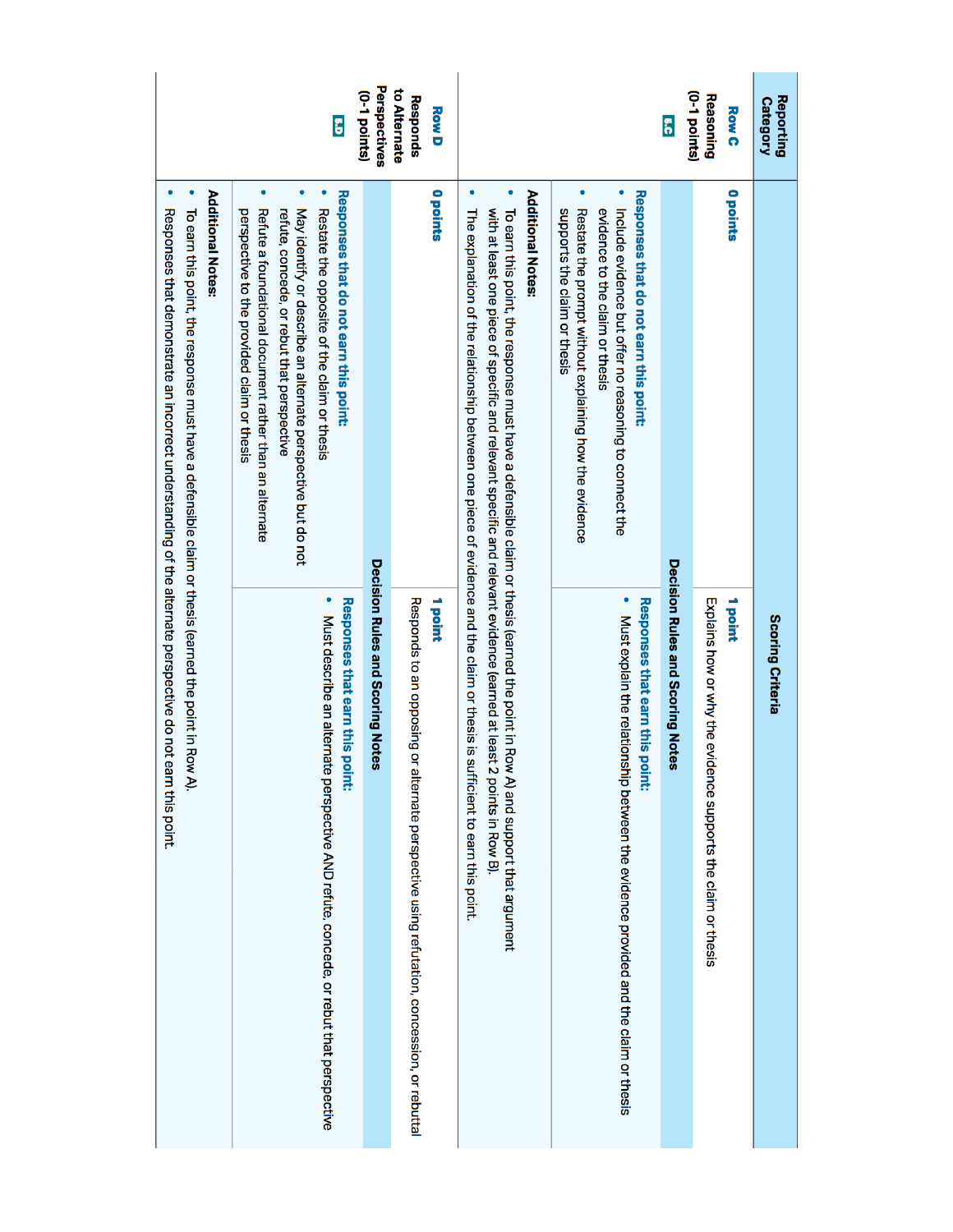

# **Opportunity - Unity - Excellence**

| <b>Course: AP US Government &amp; Politics</b> |  |  |  |  |
|------------------------------------------------|--|--|--|--|
| Semester: Fall 2021 & Spring 2022              |  |  |  |  |
|                                                |  |  |  |  |
| Teacher Name: Alexander DiBiasi                |  |  |  |  |
|                                                |  |  |  |  |

**Email: adibiasi@upperdarbysd.org**

#### **COURSE MATERIALS:**

- AP US Government & Politics Course & Exam Description: **https://apstudents.collegeboard.org/ap/2019-05/ap-us-government-and-politicscourse-and-exam-description.pdf**
- MyAP: **https://myap.collegeboard.org/login**
- Textbook: OpenStax American Government, Second Edition: **https://openstax.org/details/books/american-government-2e**

#### **COURSE DESCRIPTION:**

The AP U.S. Government and Politics course detailed in this framework reflects what political science teachers, professors, and researchers agree that a college-level government and politics course should teach students to do: analyze and interpret the Constitution, important political documents, and data to better understand the American national government and the political actors who interact with it.

The AP U.S. Government and Politics Course and Exam Description defines what representative colleges and universities typically expect students to know and be able to do in order to earn college credit or placement. Students practice the skills used by political scientists by studying data, political writings from the founding era to the present, the structure of the government as established by the Constitution, and constitutional interpretations handed down by the Supreme Court. Students will show mastery of these skills on the exam through a variety of means, including concept application, data analysis, Supreme Court case comparisons, and writing political science arguments.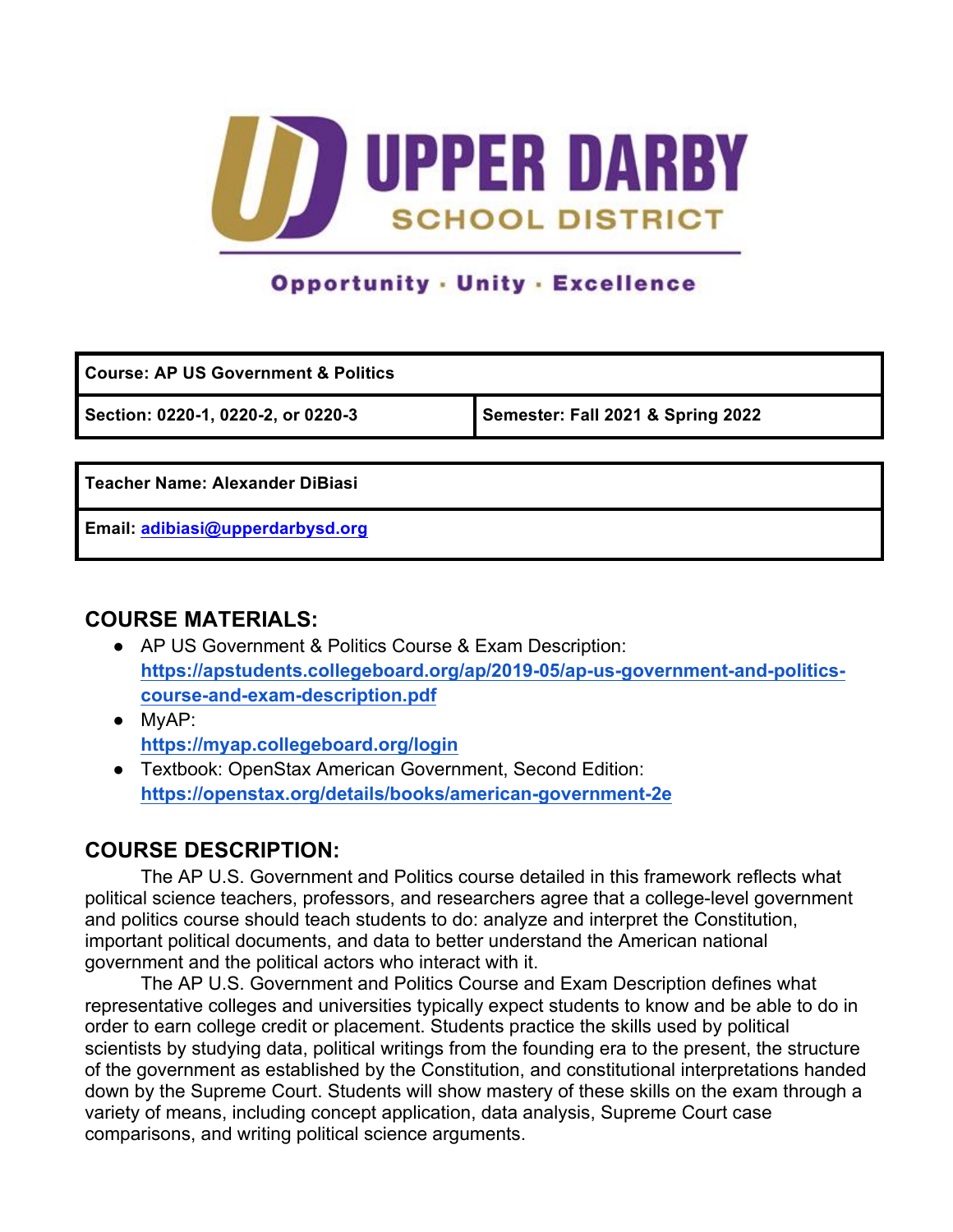For a detailed course description from the College Board, please use this link: https://apstudents.collegeboard.org/ap/2019-05/ap-us-government-and-politics-course-andexam-description.pdf

## **DISTRICT GRADING POLICY:**

Grading Scale:

- $A = 90 100\%$
- $B = 80 89%$
- $C = 70 79%$
- $D = 60 69%$
- $F = 59\%$  or below

## **COURSE GRADING:**

- Your grade will be based on total points.
- All assignments will be based on a point system, so the point value of each assessment will determine its weight for the final grade
- As long as you take the AP Gov Exam, your final grade will be determined by your 1st Marking Period Grade (25%), 2nd Marking Period Grade (25%), 3rd Marking Period Grade (25%), and 4th Marking Period Grade (25%).

### **HOMEWORK:**

- Reading the Textbook
- Analyzing Essential Questions and Objectives
- Practice FRQs
- Participating in Schoology Discussions and submitting Schoology Assignments/Assessments
- Answering questions in our AP Central Classroom and on Albert.io

# **SCHOOLOGY PROCEDURES:**

- BE ON TIME submit assignments before or on their due date, and use catch-up days to make up work you didn't complete on the day it was assigned.
- COMMUNICATE message your instructor or send them an email whenever you have a question or need help.
- SHOW RESPECT To the teacher and fellow classmates in all responses on Schoology discussions and correspondence.

# **COURSE UNITS AND OBJECTIVES:**

- **Unit 1:** *Foundations of American Democracy*
	- Essential Questions
		- Why are there debates about the balance of power between the federal and state governments?
		- Is the Bill of Rights necessary? Why or why not?
		- How does the Constitution affect you and the choices you make?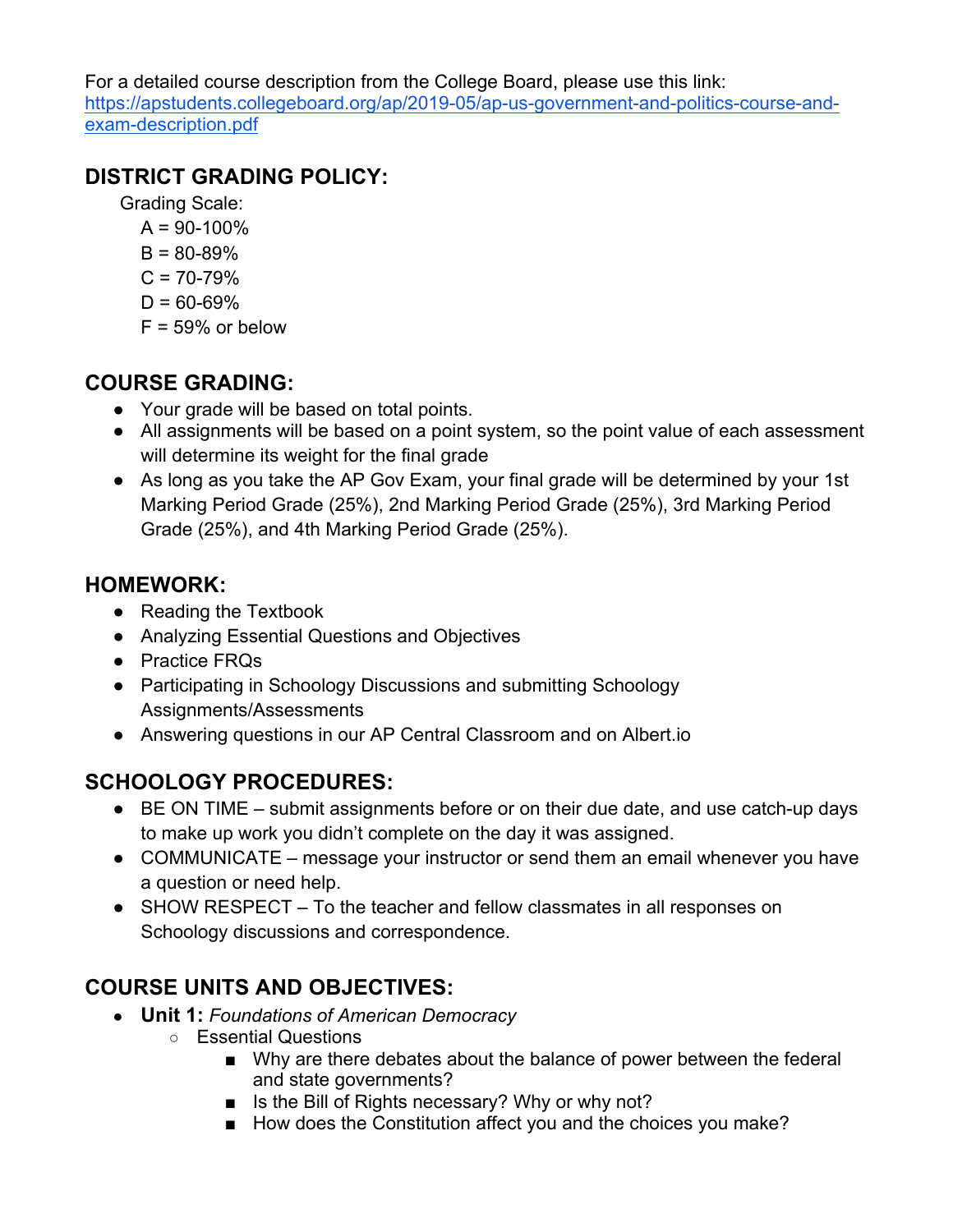- How has a balance between governmental power and individual rights been a hallmark of American political development?
- How did the US Constitution emerge from the debate about the weaknesses in the Articles of Confederation as a blueprint for limited government?
- How did the US Constitution create a competitive policy-making process to ensure the people's will is represented and that freedom is preserved?
- How does Federalism reflect the dynamic distribution of power between national and state governments?
- Objectives:
	- Explain how democratic ideals are reflected in the Declaration of Independence and the US Constitution.
	- Explain how models of representative democracy are visible in major institutions, policies, events, or debates in the US
	- Explain how Federalist and Anti-Federalist views on central government and democracy are reflected in US foundational documents.
	- Explain the relationship between key provisions of the Articles of Confederation and the debate over granting the federal government greater power formerly reserved to the states.
	- Explain the ongoing impact of political negotiation and compromise at the Constitutional Convention on the development of the constitutional system.
	- Explain the constitutional principles of separation of powers and "checks" and balances."
	- Explain the implications of separation of powers and "checks and balances" for the US political system.
	- Explain how societal needs affect the constitutional allocation of power between the national and state governments.
	- Explain how the appropriate balance of power between national and state governments has been interpreted differently over time.
	- Explain how the distribution of powers among three federal branches and between national and state governments impacts policy making.
- **Unit 2:** *Interactions Among Branches of Government*
	- Essential Questions:
		- Which branch of government is the most powerful? Why?
		- Are there really checks and balances when one political party controls all three branches of government? Why or why not?
		- In what ways has the evolution of government powers affected Americans and their daily lives?
		- How is the republican ideal in the U.S. manifested in the structure and operation of the legislative branch?
		- How has the presidency been enhanced beyond its expressed constitutional powers?
		- How does the design of the judicial branch protect the Supreme Court's independence as a branch of government, and the emergence and use of judicial review remains a powerful judicial practice?
		- How does the federal bureaucracy implement federal policies?
	- Objectives:
		- Describe the different structures, powers, and functions of each house of Congress.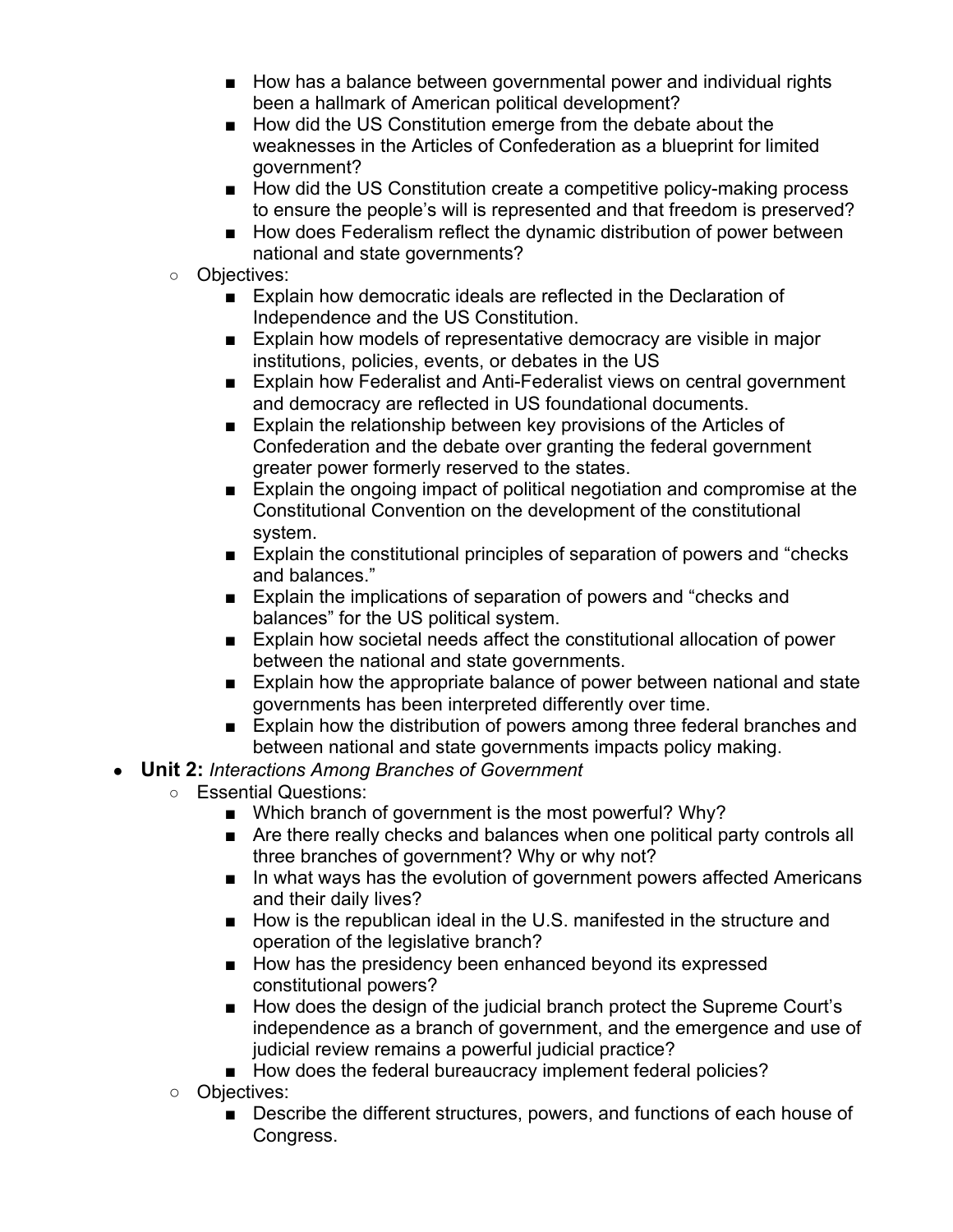- Explain how the structure, powers, and functions of both houses of Congress affect the policy-making process.
- Explain how congressional behavior is influenced by election processes, partisanship, and divided government.
- Explain how the president can implement a policy agenda.
- Explain how the president's agenda can create tension and frequent confrontations with Congress.
- Explain how presidents have interpreted and justified their use of formal and informal powers.
- Explain how communication technology has changed the president's relationship with the national constituency and the other branches.
- Explain the principle of judicial review and how it checks the power of other institutions and state governments.
- Explain how the exercise of judicial review in conjunction with life tenure can lead to debate about the legitimacy of the Supreme Court's power.
- Explain how other branches in the government can limit the Supreme Court's power.
- Explain how the bureaucracy carries out the responsibilities of the federal government.
- Explain how the federal bureaucracy uses delegated discretionary authority for rule making and implementation.
- Explain how Congress uses its oversight power in its relationship with the executive branch.
- Explain how the president ensures that executive branch agencies and departments carry out their responsibilities in concert with the goals of the administration.
- Explain the extent to which governmental branches can hold the bureaucracy accountable given the competing interests of Congress, the president, and the federal courts.
- **Unit 3:** *Civil Liberties & Civil RIghts*
	- Essential Questions:
		- In what ways does the Constitution attempt to limit abuse of government powers?
		- How can individuals and groups help protect civil liberties and civil rights?
		- Why have Supreme Court decisions about civil liberties and civil rights changed over time?
		- How are provisions of the U.S. Constitution's Bill of Rights continually being interpreted to balance the power of government and the civil liberties of individuals?
		- How have protections of the Bill of Rights been selectively incorporated by way of the Fourteenth Amendment's due process clause to prevent state infringement of basic liberties?
		- How have the Fourteenth Amendment's equal protection clause as well as other constitutional provisions often been used to support the advancement of equality?
		- How is public policy promoting civil rights influenced by citizen-state interactions and constitutional interpretation over time?
		- How is the Court's interpretation of the U.S. Constitution influenced by the composition of the Court and citizen-state interactions?
		- How at times, has it restricted minority rights and, at others, protected them?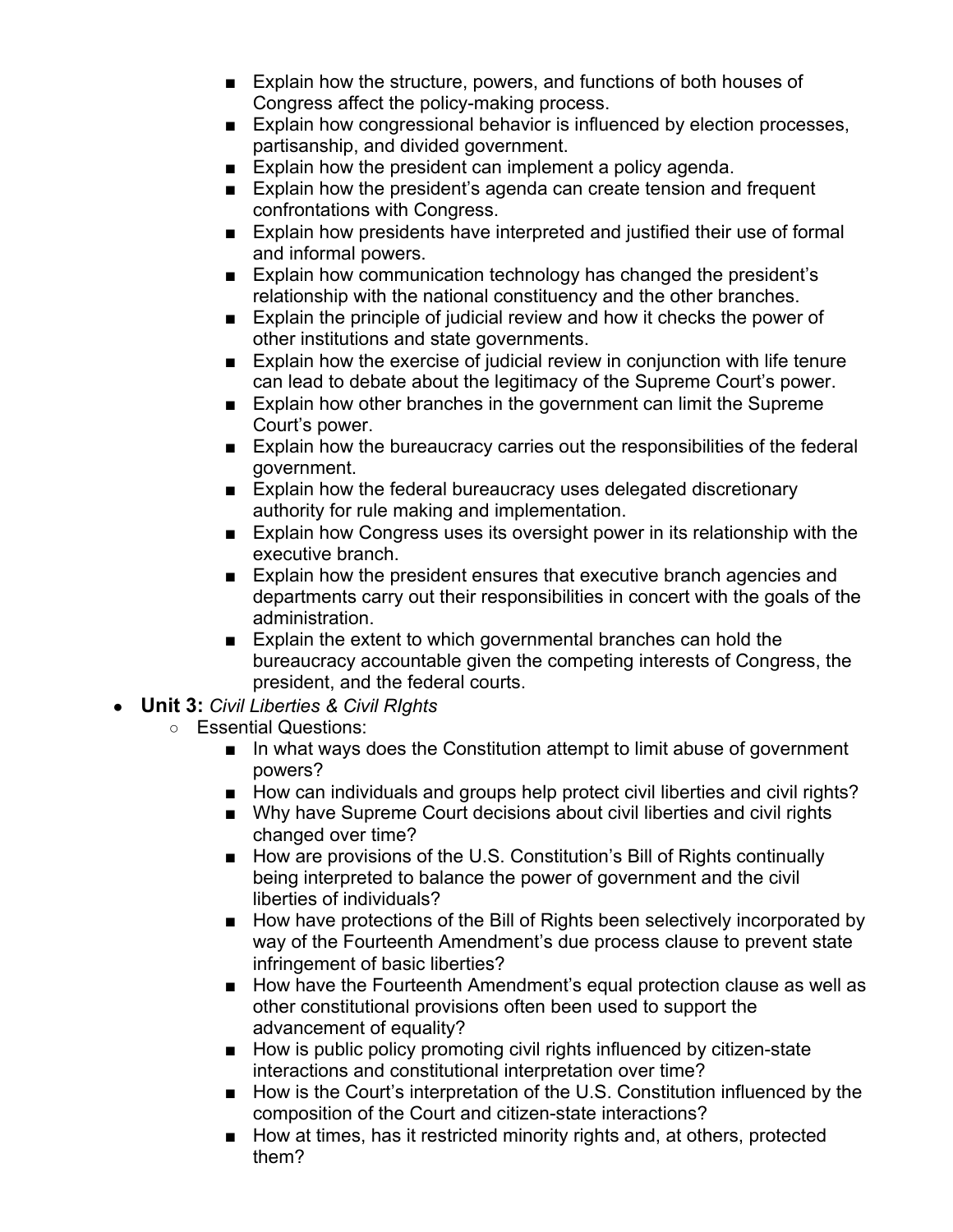- Why do some people choose to participate in government while others do not?
- How does your social network affect your political beliefs?
- Objectives:
	- Explain how the U.S. Constitution protects individual liberties and rights.
	- Describe the rights protected in the Bill of Rights.
	- Explain the extent to which the Supreme Court's interpretation of the First and Second Amendments reflects a commitment to individual liberty.
	- Explain how the Supreme Court has attempted to balance claims of individual freedom with laws and enforcement procedures that promote public order and safety.
	- Explain the implications of the doctrine of selective incorporation.
	- Explain the extent to which states are limited by the due process clause from infringing upon individual rights.
	- Explain how constitutional provisions have supported and motivated social movements.
	- Explain how the government has responded to social movements.
	- Explain how the Court has at times allowed the restriction of the civil rights of minority groups and at other times has protected those rights.
- **Unit 4:** *American Political Ideologies & Beliefs*
	- Essential Questions:
		- How do our core beliefs about the role of government affect our behavior?
		- How does our view of what freedom is shape our opinions?
		- Why are some opinion polls better than others?
		- How can policy-makers use information from political science to make decisions?
		- How are citizen beliefs about government shaped?
		- How is public opinion measured?
		- How do widely held political ideologies shape policy debates and choices in American policies?
	- Objectives:
		- Explain the relationship between core beliefs of U.S. citizens and attitudes about the role of government.
		- Explain how cultural factors influence political attitudes and socialization.
		- Describe the elements of a scientific poll.
		- Explain the quality and credibility of claims based on public opinion data.
		- Explain how ideologies of the two major parties shape policy debates.
		- Explain how U.S. political culture (e.g., values, attitudes, and beliefs) influences the formation, goals, and implementation of public policy over time.
		- Describe different political ideologies on the role of government in regulating the marketplace.
		- Explain how political ideologies vary on the government's role in regulating the marketplace.
		- Explain how political ideologies vary on the role of the government in addressing social issues.
		- Explain how different ideologies impact policy on social issues.
- **Unit 5:** *Political Participation*
	- Essential Questions:
		- Why do some people choose to participate in government while others do not?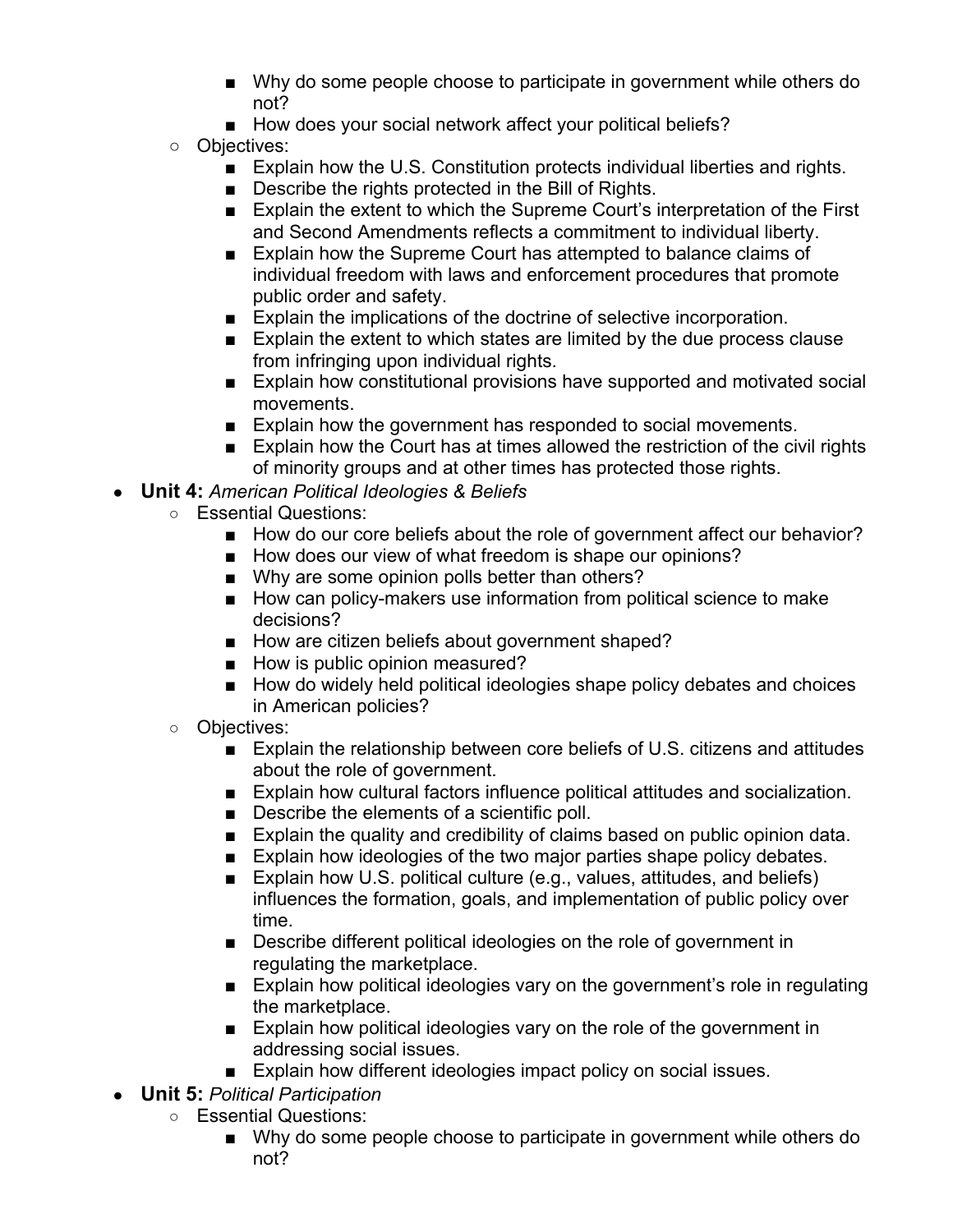- How does your social network affect your political beliefs?
- How do factors associated with political ideology, efficacy, structural barriers, and demographics influence the nature and degree of political participation?
- How do political parties, interest groups, and social movements provide opportunities for participation and influence how people relate to government and policy-makers?
- Why do both sides of the political spectrum continue to contest the impact of federal policies on campaigning and electoral rules?
- How do the various forms of media provide citizens with political information and influence the ways in which they participate politically?
- Objectives:
	- Describe the voting rights protections in the Constitution and in legislation.
	- Describe different models of voting behavior.
	- Explain the roles that individual choice and state laws play in voter turnout in elections.
	- Describe linkage institutions.
	- Explain the function and impact of political parties on the electorate and government.
	- Explain why and how political parties change and adapt.
	- Explain how structural barriers impact third-party and independent candidate success.
	- Explain the benefits and potential problems of interest-group influence on elections and policy making.
	- Explain how variation in types and resources of interest groups affects their ability to influence elections and policy making.
	- Explain how various political actors influence public policy outcomes.
	- Explain how the different processes work in a U.S. presidential election.
	- Explain how the Electoral College facilitates and/or impedes democracy.
	- Explain how the different processes work in U.S. congressional elections.
	- Explain how campaign organizations and strategies affect the election process.
	- Explain how the organization, finance, and strategies of national political campaigns affect the election process.
	- Explain the media's role as a linkage institution.
	- Explain how increasingly diverse choices of media and communication outlets influence political institutions and behavior.

### **COURSE PACING:**

| <b>Week of</b> | <b>1st Marking Period Units</b> |
|----------------|---------------------------------|
| 9/7            | Unit 1: Topic 1                 |
| 9/13           | Unit 1: Topics 2 & 3            |
| 9/20           | <b>Unit 1: Topics 4 &amp; 5</b> |
| 9/27           | Unit 1: Topics 6 & 7            |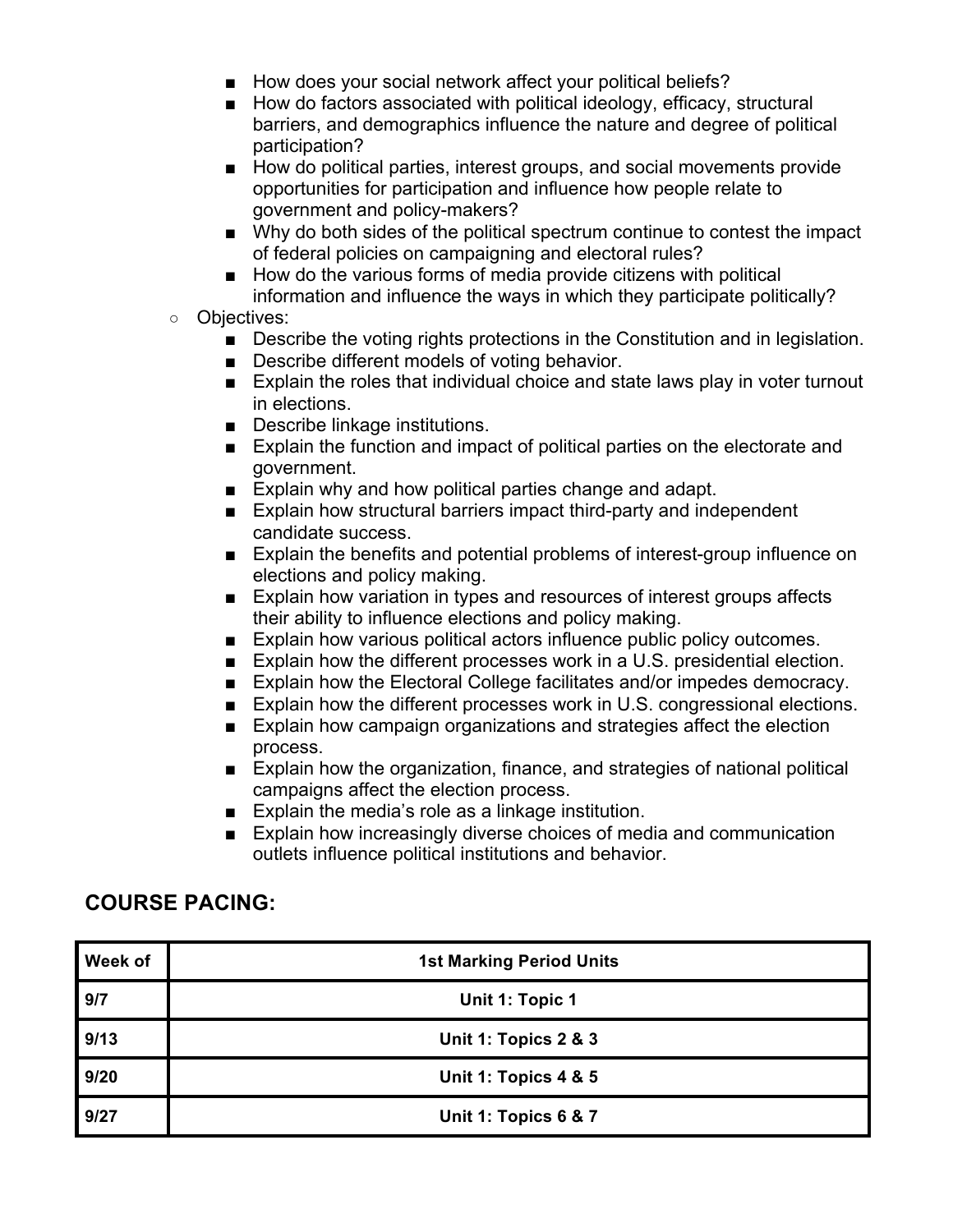| 10/4    | Unit 1: Topics 8 & 9                         |
|---------|----------------------------------------------|
| 10/12   | Unit 1: Review & Test                        |
| 10/18   | Unit 2: Topic 1                              |
| 10/25   | Unit 2: Topics 2 & 3                         |
| 11/1    | <b>Unit 2: Topics 4 &amp; 5</b>              |
|         | <b>End of Marking Period 1</b>               |
| Week of | <b>2nd Marking Period Units</b>              |
| 11/8    | Unit 2: Topics 6 & 7                         |
| 11/15   | <b>Unit 2: Topics 8 &amp; 9</b>              |
| 11/22   | <b>Unit 2: Topics 10 &amp; 11</b>            |
| 11/29   | <b>Unit 2: Topics 12 &amp; 13</b>            |
| 12/6    | <b>Unit 2: Topics 14 &amp; 15</b>            |
| 12/13   | Unit 2: Review & Test                        |
| 12/20   | Unit 3: Topic 1, 2, 3, & 4                   |
|         |                                              |
|         | <b>WINTER BREAK - 12/24-1/1</b>              |
| 1/3     | Unit 3: Topics 5, 6 & 7                      |
| $1/10$  | Unit 3: Topics 8, 9, & 10                    |
| 1/18    | <b>MID TERM WEEK</b>                         |
|         | <b>End of Marking Period 2</b>               |
| Week of | <b>3rd Marking Period Units</b>              |
| $1/24$  | Unit 3: Topics 11, 12,& 13                   |
| 1/31    | Unit 3: Review & Test / Unit 4: Topics 1 & 2 |
| 2/7     | Unit 4: 3, 4, 5, & 6                         |
| 2/14    | Unit 4: 7, 8, 9 & 10                         |
| 2/22    | <b>Unit 4: Review &amp; Test</b>             |
| 2/28    | Unit 5: Topics 1 & 2                         |
| 3/7     | Unit 5: Topics 3, 4, & 5                     |